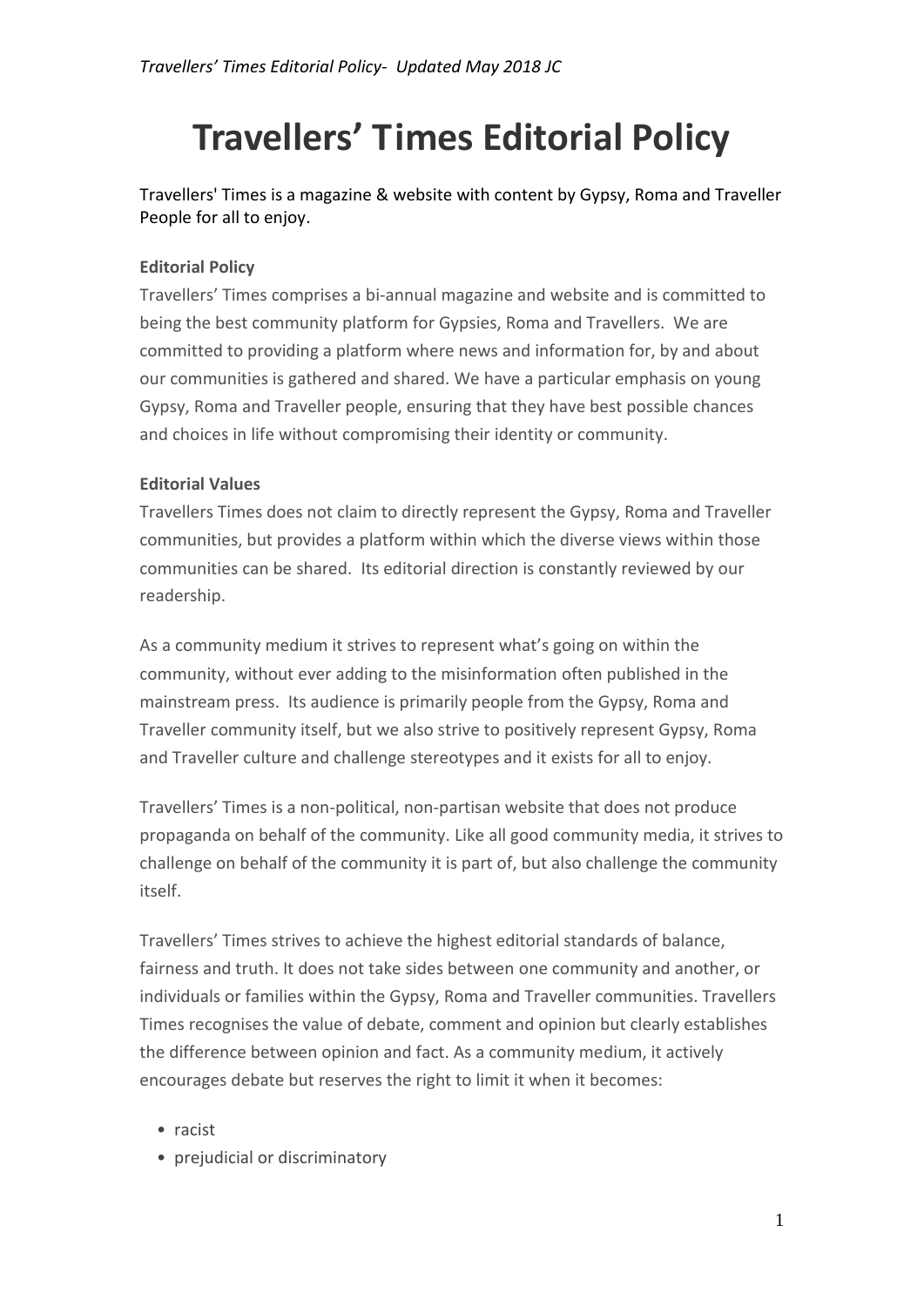## *Travellers' Times Editorial Policy- Updated May 2018 JC*

- libellous, personally abusive and insulting
- contains excessive swearing
- refers to or encourages illegal activities
- incites hatred or violence

Grounded in reality, but enjoying the freedom to debate, challenge and explore, Travellers Times online is the community medium for the Gypsy, Roma and Traveller community in the UK and beyond. These are our values, and they are underpinned by our editorial standards, which are:

# **Truth, Accuracy and Authenticity**

Misinformation and misrepresentaion have blighted Gypsy, Roma and Traveller lives for centuries. No other community, arguably, has suffered so much because of lazy stereotypes and a lack of a voice. Travellers Times therefore strives to be accurate and truthful in all our content. Our content will be well researched, based on sound facts from a number of sources including but not limited to our own. We will always present our content in clear, easily accessible language. Wherever possible we will ask community representatives themselves for comment rather than relying on noncommunity members. We will seek out and support authentic community voices.

We are honest and open about what we don't know and encourage feedback and debate on all the themes and issues we cover in delivering useful content for our audience. If we get something wrong, we'd like to know about it and will be happy to correct any mistakes.

We seek out those in the Gypsy, Roma and Traveller community with a story to tell and opinion to give. We tell the whole story too. Gypsy, Roma and Traveller communities are filled with survivors not victims and real people achieving incredible things. Our portrayal of the community strives to reflect all aspects of Gypsy, Roma and Traveller life.

## **Diversity**

We place diversity and respect at the heart of everything we do. We work to be open-minded and reflect all opinions across our publications. In particular, we look to highlight issues that are of importance to young Gypsy, Roma and Traveller people. We strive to ensure a fair balance of opinion, and won't promote a particular view on controversial issues.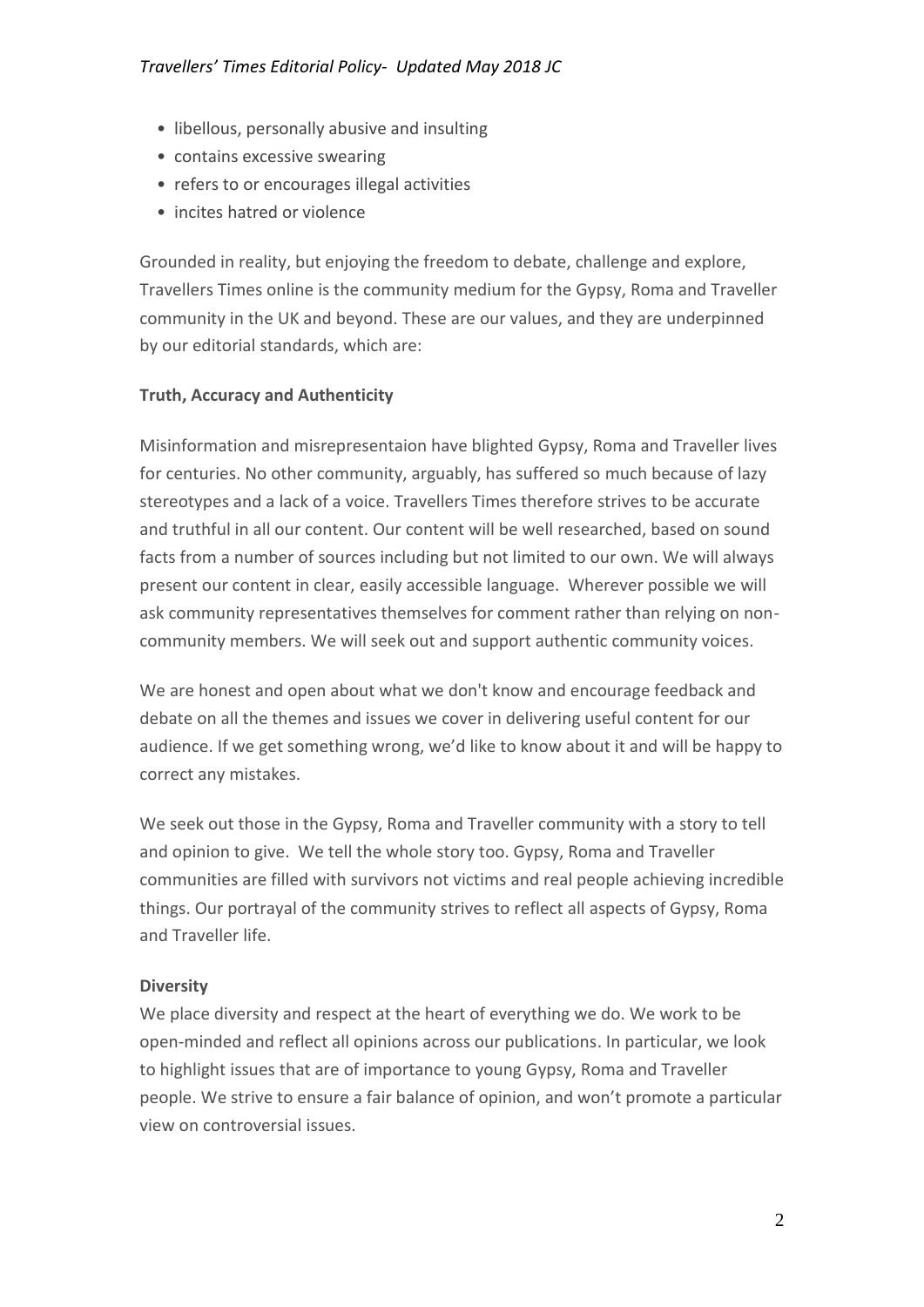## **Editorial Independence**

Travellers Times is an independent medium. It may campaign, but is completely independent of any Gypsy, Roma or Traveller campaign group. It is managed and fund-raised for by Rural Media (currently funded by Big Lottery Fund). We may carry advertising and advertorials, but our content and our activities are not guided by political or commercial pressures, nor by any personal interests, but by the best interests of the individuals within the Gypsy, Roma and Traveller communities.

# **Children and Young People**

We will always seek to safeguard the welfare of children and young people who contribute to and feature in our content including their right to be heard. We also take steps to ensure our content is suitable for children and young people.

## **Accessibility**

Our website is accessible to all. To achieve this we have followed the intelligent application of accepted web standards such as the WAI Guidelines. We will continue to ensure the site operates in accordance with the Disability Discrimination Act. The language on all our publications will be in plain English, the use of community languages such as Romani and Cant is encouraged but will, where possible, be accompanied by translations.

## **Accountability**

We are accountable to our users and will deal fairly and openly with them through clear and effective communication.

## **Views and Opinion**

We aim to publish the broadest possible spectrum of views that are focused and constructive. Individuals, organisations and users are all invited and encouraged to contribute content to the website at every opportunity. In particular, users are encouraged to rate and review the content they find on the website and actively contribute to debate.

#### **Comments Policy**

Pease refer our Community Standards Policy.